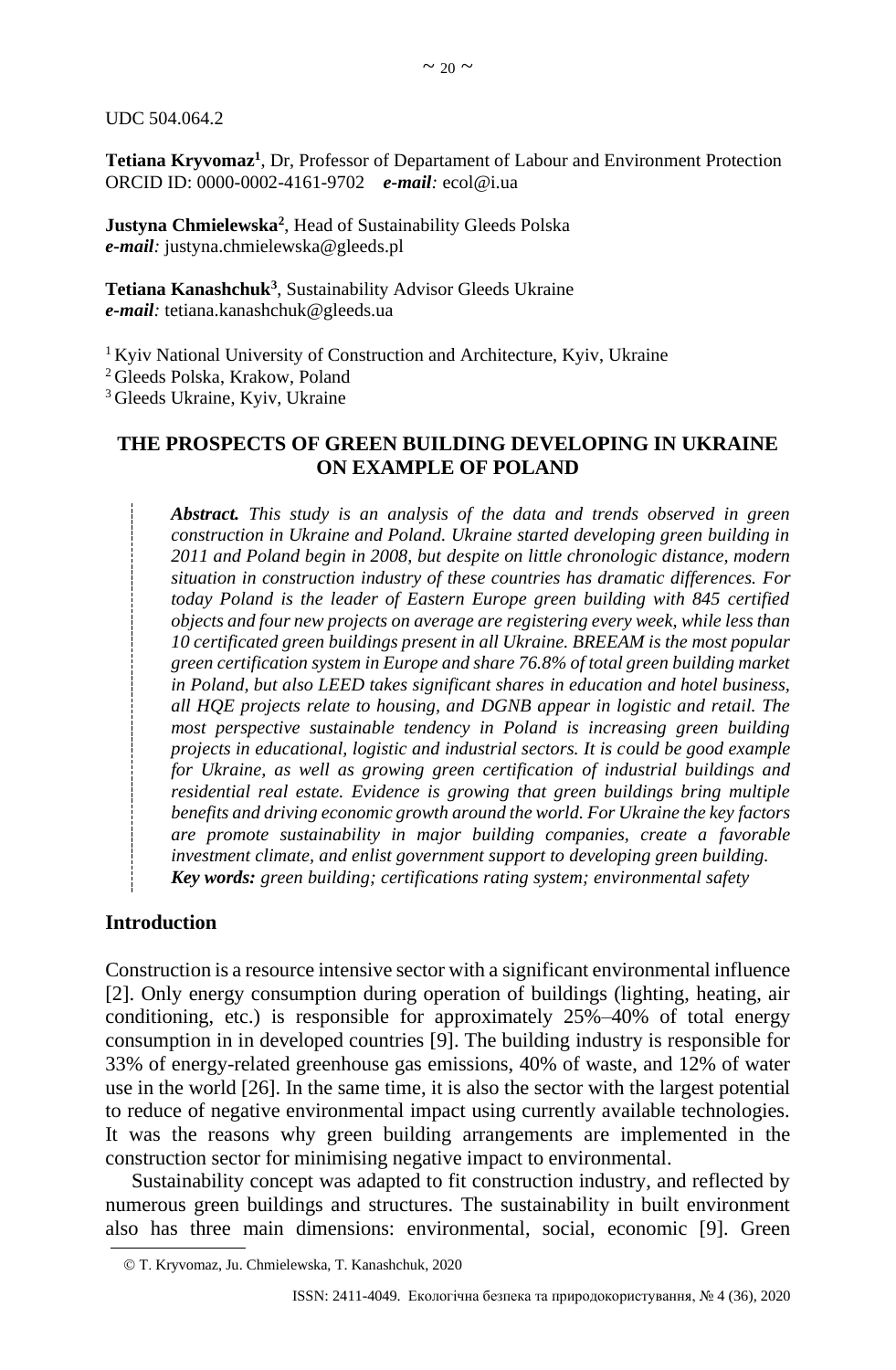buildings are responsibly created and managed construction environment, complying with the guidelines of natural environment protection and the efficient use of natural resources at the construction stage, their exploitation, reconstruction, and demolition [\[12\]](#page-10-1). Wherein sustainable buildings are not merely friendly to the environment, but also providing optimal utility to their users and local community, while ensuring certain profitability for their owners and investors.

Before, green building was exotic example of separate ecological trends outside the mainstream architecture, and the sustainable design was perceived as the opposite to economical design. In recent years there has been gradual shift in building sector paradigm, and now sustainability has been incorporated into mainstream of construction [16]. Currently most scientific papers show that innovative and sustainable real estate have higher value and positively related to return on investment and investment liquidity [\[1,](#page-9-2) [2,](#page-9-0) [7,](#page-9-3) [8,](#page-9-4) [9,](#page-9-1) [12,](#page-10-1) 13, 14, [17,](#page-10-2) [18,](#page-10-3) [19,](#page-10-4) [22,](#page-10-5) [24\]](#page-10-6).

It is not surprising that European Commission identified construction as one of the three sectors, which should be the focus of efforts to resource efficiency of resources and the principles of sustainable development [\[11\]](#page-9-5). It is worth noting that certification systems such as Building Research Establishment Environmental Assessment Methodology (BREEAM), Leadership in Energy and Environmental Design (LEED), and Deutsche Gesellschaft für Nachhaltiges Bauen (DGNB) have been applied not only in highly developed countries, but also expand on emerging markets more active with each year [\[4,](#page-9-6) [5,](#page-9-7) [16\]](#page-10-7). The problem of developing in the Ukrainian green building market is still understudied, both technically and conceptually. Poland is the leader of green building developing in East Europe [\[15\]](#page-10-8), therefore their experience could be very useful for analyses and subsequent implementation in Ukraine.

## **Purpose of Research**

The objective of this study is to compare the way of green building developing in Poland for adoption the best promising results in Ukraine according with modern trends of construction industry. This involves next tasks:

- analyzing the way of green building developing in Poland;
- choosing the best results of Polish experience for adoption in Ukraine;
- reviewing the main modern trends of building for imagine the future of construction industry.

# **Result of Research**

The difference in the start time for the development of green building in Poland and Ukraine is only three years. Polish Green Building Council (PLGBC), founded in 2008, intends to transform the design, construction and operations of buildings in the entire country for the overall benefit of all residents as well as all participants of the construction process [\[21\]](#page-10-9). The first green buildings were certified in 2010 with British BREEAM and American LEED rating systems. Next certification system which come to Polish market in 2015 was French HQE. It is interesting that Germany standard DGNB which is very active in Europe made first certification in Poland only in 2016. Also need to mention WELL Building Standard which entered to Poland in 2017 (table 1).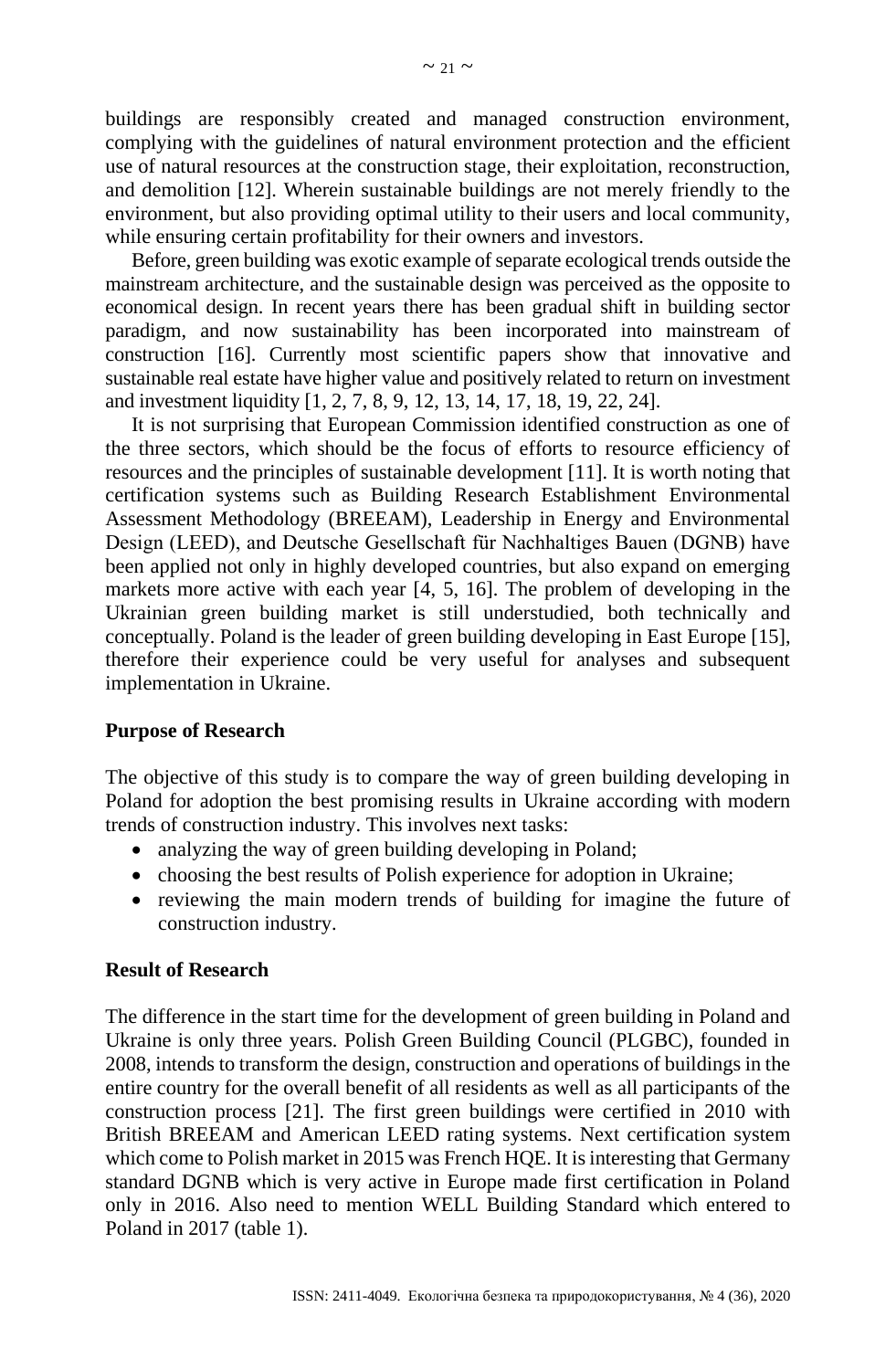Ukrainian Green Building Council (UAGBC) was established in 2011 and World Green Building Council (WorldGBC) assigned an initial status to the organization as "Perspective" [\[25\]](#page-10-10). DGNB support the creation of UAGBC and first in Eastern Europe green supermarket was received DGNB certificate in 2014 [\[5\]](#page-9-7). But first green buildings in Ukraine became U.S. Embassy and office of company Shell both certified under LEED in 2013. All U.S. federally-owned buildings have to be certificated under LEED standard [16]. In that time no office center in Ukraine had green certification, but according to Shell corporate policy it was obligatory to obtain certification of office space. First offices center in Kyiv was certified under BREEAM New Construction scheme in 2016 [3].

| Table $1$ – Comparison of green building developing initial stages |  |
|--------------------------------------------------------------------|--|
| in Poland and Ukraine                                              |  |

| Green building stages                    | Poland | Ukraine |
|------------------------------------------|--------|---------|
| Green Building Council was established   | 2008   | 2011    |
| First building with BREEAM certification | 2010   | 2016    |
| First building with LEED certification   | 2010   | 2013    |
| First building with DGNB certification   | 2016   | 2014    |
| First building with HQE certification    | 2015   |         |
| First building with WELL certification   | 2017   |         |

Despite a more or less similar start, the further development of green building in Ukraine and Poland has dramatic differences. For today the number of certified buildings in Poland is more than 845 with 966 certificates [15] while there are less than 10 objects in Ukraine together with unfinished real estate projects (Figs 1, 2). While green building developing very slow in Ukraine, the sustainable positive dynamic growth dynamics observed in Poland. Now Poland is the certification leader in Central and Eastern Europe with 51% of certified facilities in are located here [15]. For other Eastern European countries the number of certified buildings are following: Czech Republic – 209, Romania – 202, Hungary – 163, Slovakia – 73, Lithuania – 49, Bulgaria – 47, Serbia – 18, Latvia – 17, Estonia – 14, Croatia – 9, Slovenia – 3 [3, 5, 10, 15, 16, 23].



Fig. 1 – The comparison of number of certified green projects in Ukraine and Poland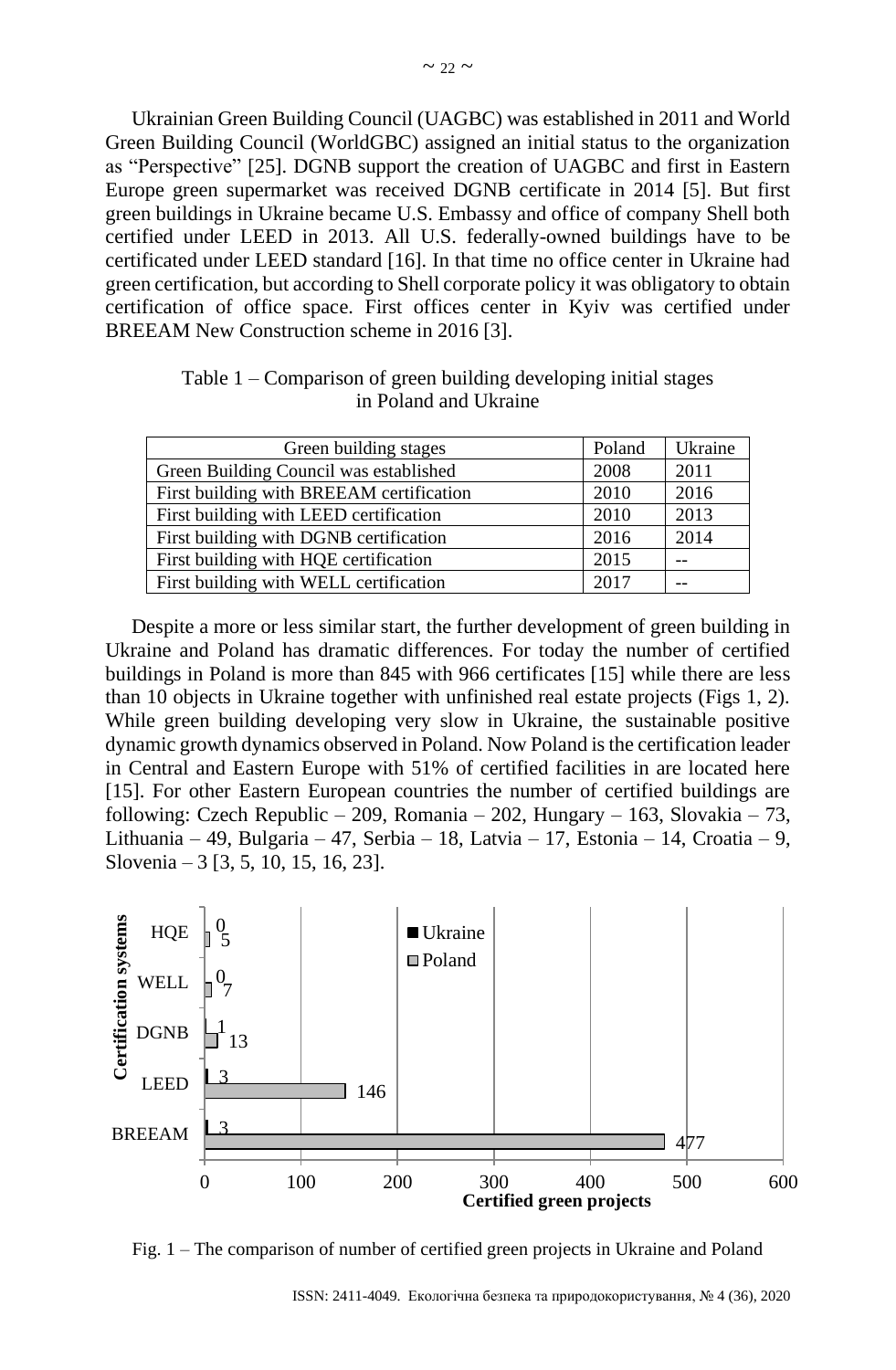The number of certified green projects increased in Poland during 2016-2017 by  $22\%$ ,  $2017-2018 - 24\%$ ,  $2018-2019 - 29\%$  [20], and  $2019-2020 - 30\%$  [15] among them BREEAM system share 78,3%. It happens that one certificate covers several buildings in a complex, but also one building awarded several certificates. On average almost 4 new projects were registered every week in Poland during March 2019 – March 2020 [20]. For two years in a row, Polish projects receive the BREEAM Awards as the best projects in Eastern and Central Europe [4]. Last year the BREEAM Award for the M1 Kraków project in the Commercial In-Use category was given for continuous improvement, based on sound management, and for using the evaluation and certification system to improve performance [15]. What lesson Ukraine could take from Poland experience for developing green building in our country?

All three certification systems DGNB, BREEAM and LEED were internationalized with significant success in Poland. BREEAM share 76.8% (649 certificated buildings) of total Polish green building market, other systems account for significantly less: LEED – 20.1% (169), DGNB–  $1.7\%$  (14), WELL – 1%  $(8)$ , HQE – 0.6% (5) [15]. BREEAM is the most popular certification scheme in Poland and widespread in whole Europe [9]. The boasts dominant competitive position of this green certification system is reflected both by number of certified buildings and number of countries. The LEED system was established in the USA, but soon spread not only America, but also in the European market. LEED certification program also administers Green Business Certification Incorporation (GBCI), which certified the WELL Building Standard [23]. Internationalization of DGNB certification system is influenced by economic connections between Germany and other countries [9]. Noteworthy is the presence on the Polish construction market of the French system HQE [14]. Diffusion of green innovations in Poland was fostered by government support and progressive initiative from building organizations.

The comparison of numbers of green buildings by different sectors shows the predominance of office centers, which share 61.4% (519 projects) of total certification in Poland (Fig. 2). Green building in Polish office sector is already a



Fig. 2 – The comparison of certificated green projects by different sectors in Poland [\[15\]](#page-10-8)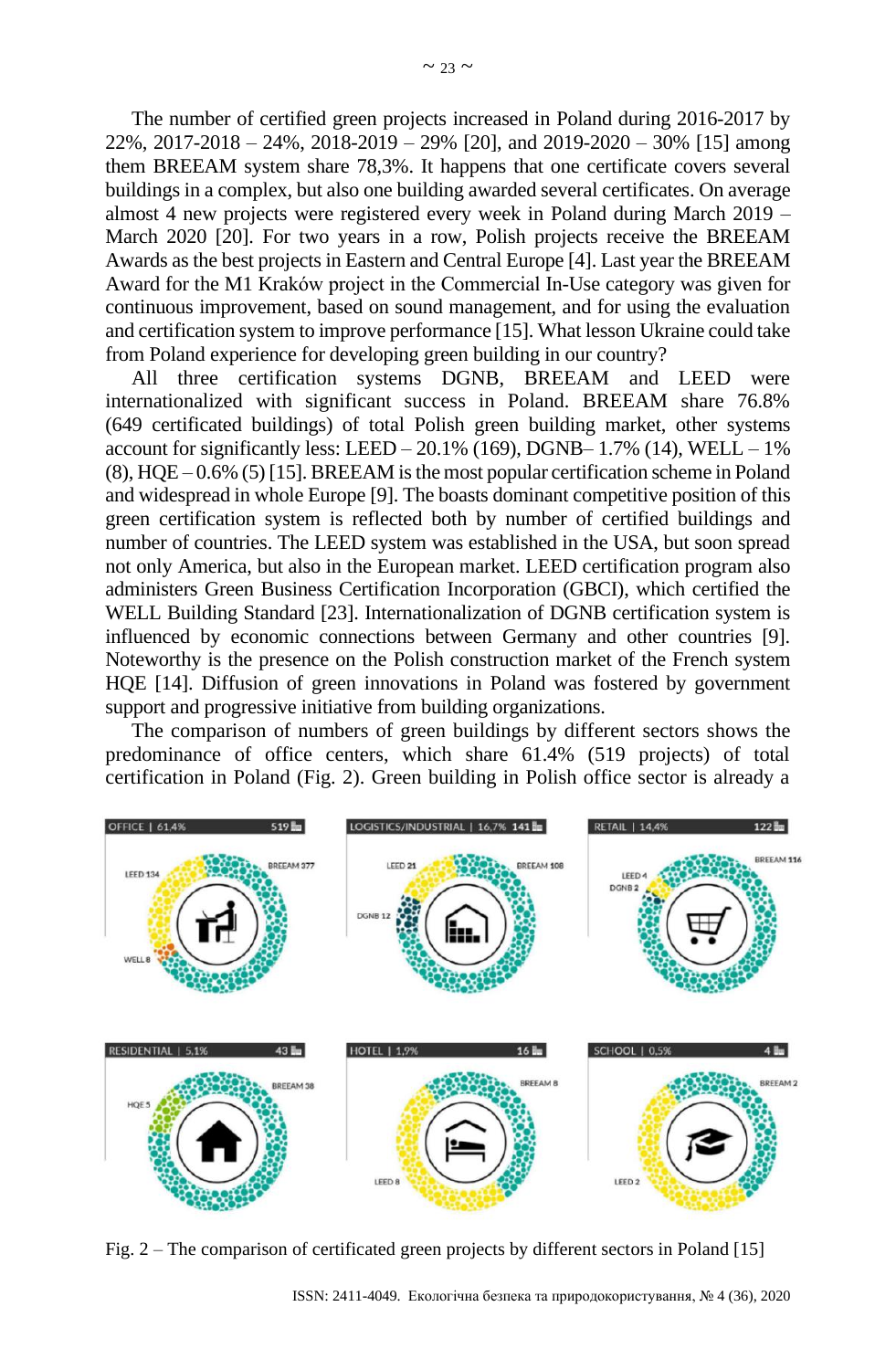standard as evidenced by the fact that 76% of Polish total modern office spaces have a green certification, and in Warsaw these figures reach 87% [15]. The BREEAM system again has dominant position with certification 377 office buildings, yet another measure of its competing ability and also connected to awareness of tenants.

The green certification in the commercial real estate sector is already standard in Poland. A research based on a conjoint experiment shows the highest willingness to pay for having BREEAM certified office space, and slightly lower propensity to pay was observed for LEED certificate [\[2\]](#page-9-0). But LEED also holds a significant share (134 buildings) in the certification of Polish offices, and an interesting feature that all Polish WELL projects (8 buildings) concentrate in this sector [\[15\]](#page-10-8). WELL is grounded in a body of medical research that explores the connection between the buildings and the health and wellness of its occupants. The WELL Building Standard measuring, certifying, and monitoring features of the built environment that impact human health and wellbeing, through air, water, nourishment, light, fitness, comfort, and mind [\[23\]](#page-10-11). The lowest willingness in Poland to pay was estimated for DGNB certificate [\[19\]](#page-10-4). The CSR (Corporate Social Responsibility) is reflected on a property market in decisions to lease certified office space. Non-profit and government organizations display higher propensity to rent office space in an green building, guided by legal considerations [\[7\]](#page-9-3). Offices were actively certified from the very beginning of green building development in Poland, so now growth rates is going through relative saturation. Most numbers using BREEAM system, which share of 72%  $(6,087,100 \text{ m}^2)$  of green building certificated offices, less using LEED – 22.5%  $(2,166,036 \text{ m}^2)$ , and only 2.5%  $(209,800 \text{ m}^2)$  using WELL [\[15\]](#page-10-8).

The last two years have been a real burst of green certification in the industrial sector in Poland. The observation had demonstrated huge increase in the number of certified storage facilities. In the period March 2019 - March 2020, as many as 55 such facilities were added, reaching the number of 141 projects. As of now its share is 16.7% of total green building market in Poland with using BREEAM (108), LEED (21) and DGNB (12) standards (Fig. 2). The logistics and industrial sector more and more often decides to certify new investments. It is show as much as 70% increase in the area of this type of objects during 2019, which is promising tendency for Polish industry and could be perspective example for Ukraine [\[15\]](#page-10-8).

Green certification of retail objects in Poland takes 14.4% (122 projects) with usual predominance of BREEAM (116 buildings), 4 buildings for LEED and 2 projects certified by DGNB (Fig. 2). The first restaurant KFC in Kraków was certified during last year in the multi-criteria evaluation system LEED New Construction [15]. However, for investors more secure and liquid commercial property types such as retail, expecting higher future yields. Ukrainian developer need to think about such tendency.

Indicative is the development in Poland of certification of houses, which worldwide are much less frequently certified than offices. Back in 2015 greencertified residential buildings were only 2, in 2016 there were 5 houses, in  $2017 - 9$ , in 2018 – 28, and during last year 43 residential projects certificated in Poland (Fig. 3). It is a pity that residential real estate takes only 5.1% in the Polish green building market. But the growth trend looks promisingly composing 133% during 2019 [\[20\]](#page-10-12) and an increase of 30% show in the last year [\[15\]](#page-10-8).

The first residential investment in Poland was assessed in two systems last year. The buildings La Melodie estate (Bouygues Immobilier Polska) obtained the BREEAM certificate apart from the HQE certificate [15]. It is interesting that,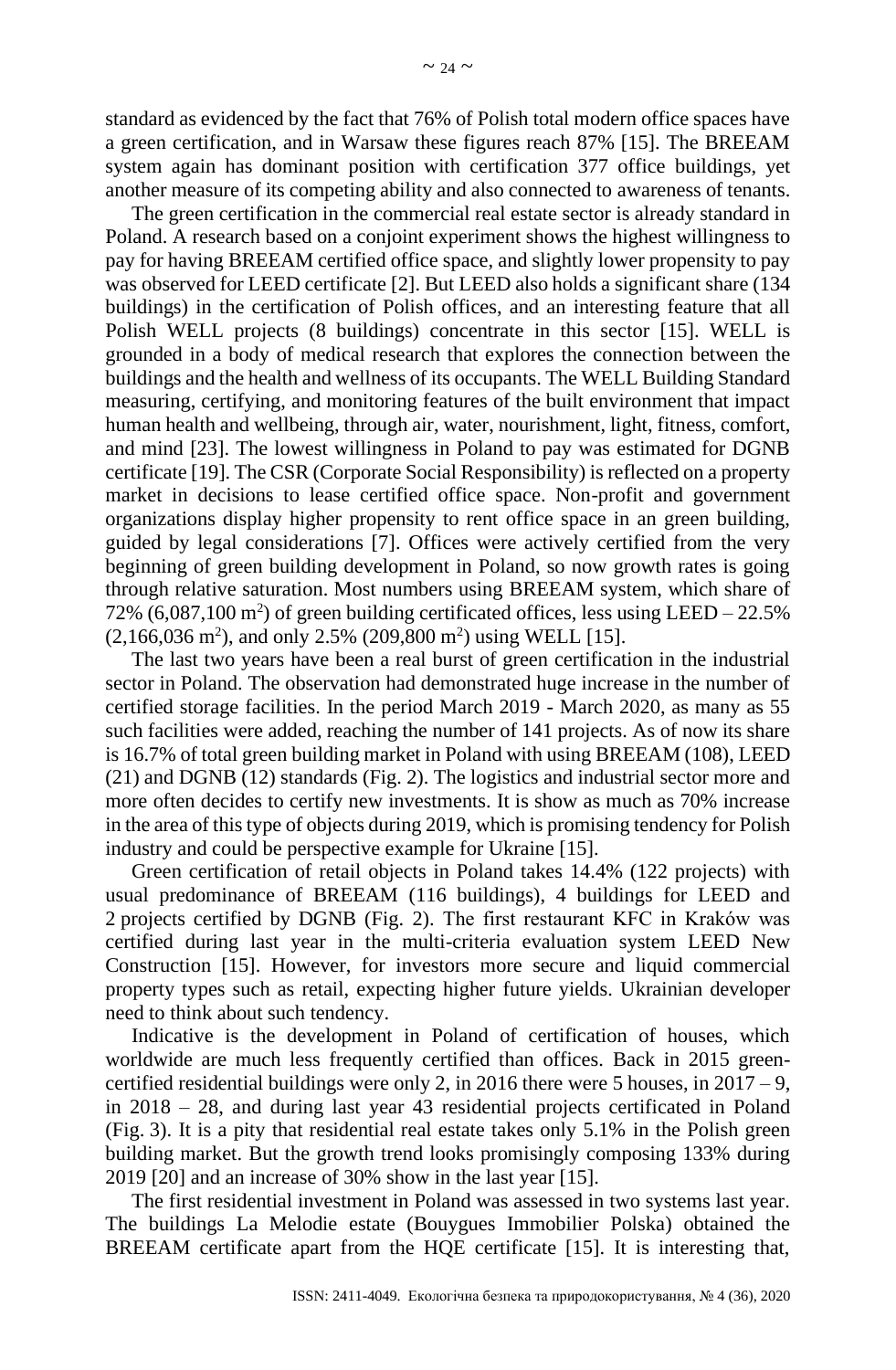despite the usual dominance of BREEAM (38 buildings), this is the only sector where HQE (5 buildings) system appears (Fig. 2). From the very beginning, the French HQE system has focused on housing construction in Poland due the special requirements for aesthetics and comfort of buildings prescribed in their standards. HQE Urban Planning and HQE Infrastructure currently integrate four main assumptions of the HQE system: quality of life, respect for the environment, economic efficiency and responsible management. In case of apartments typical investor faced a trade-off between choosing relatively secure and liquid assets but at the expense of lower rate of return. In Ukraine first residential project was certified under BREAAM scheme in 2020.



Fig. 3 – The dynamics of housing green certification in Poland [\[15\]](#page-10-8)

The proportion of hotel sector is 1.9% (16 projects) among Polish green buildings with equal eight buildings of BREEAM and LEED certification (Fig. 2), moreover LEED doubled the number of green projects in the hotel business compared to last year [20]. The greatest new tendency is start to develop green certification for schools in Poland. For the moment it is only 4 certified educational institutions with 0.5% of green building market (Fig. 2), but it means 200% increasing in educational sector during 2018 [20].

The polarization of individual sectors with new dynamics of growth is more and more clearly visible in Poland. The most vivid parameter that shows the development of sustainable construction is the usable area of certified buildings, which has already exceeded 17 million  $m^2$  (Fig. 4). During this year there was an increase of over 3 million m<sup>2</sup> of certified space and in 2019 it was an increase by 2 million m<sup>2</sup> [15].



Fig. 4 – Share of green building certified area by sectors in Poland [\[15\]](#page-10-8)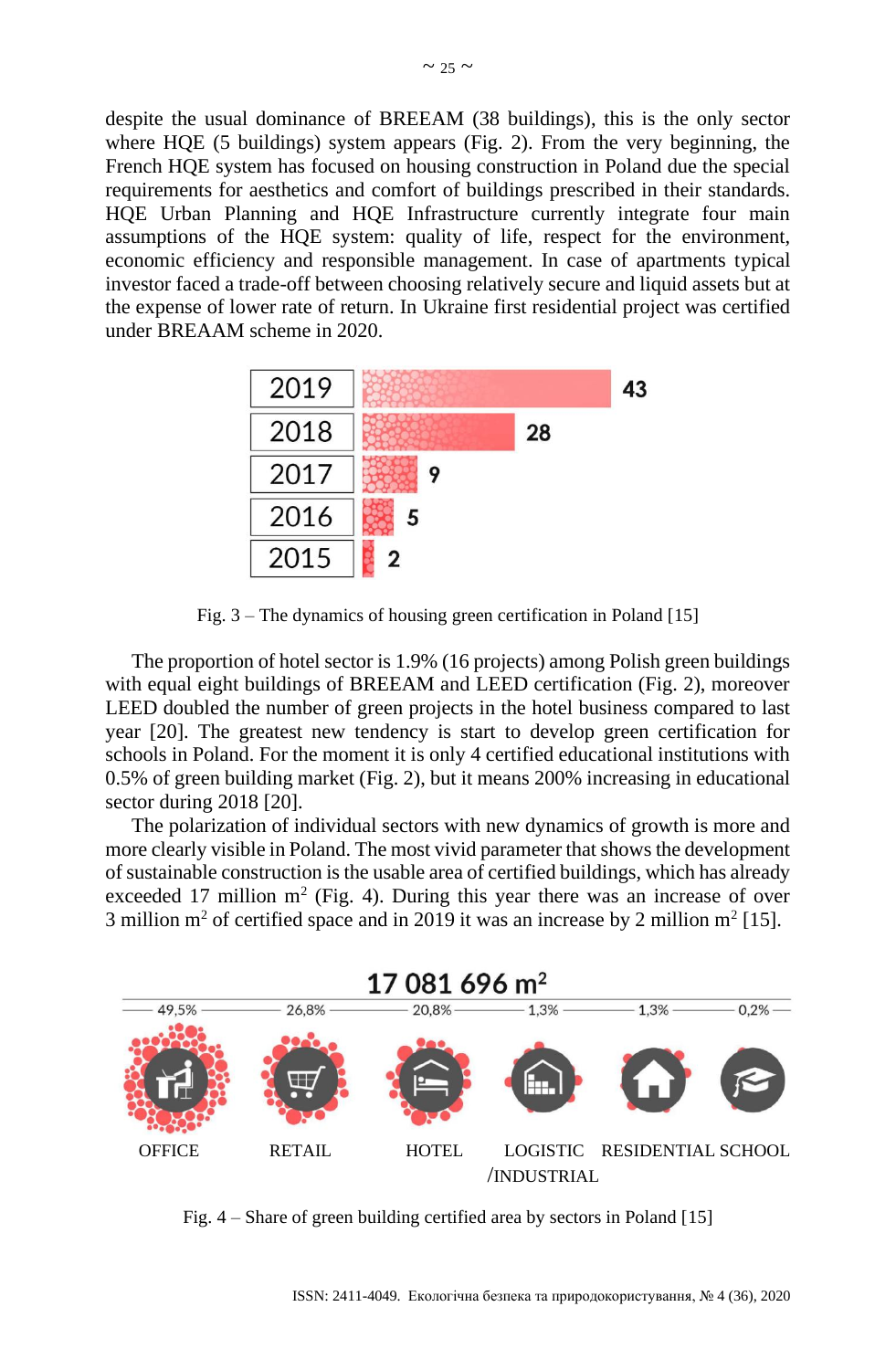Although occupants may be willing to bear the higher costs associated with the use of ecological solutions in the construction industry, the interest of the occupants is not always consistent with the interests of the investor [2]. Developer seeks to maximize profit at the expense of the cost of construction, while the buyer's utility depends on the characteristics of the building, which should include life-cycle costs. Due to the asymmetry of information neither investor nor end user is able to assess the architectural and construction project and control the actions of the developer [9]. Both sides of the contract (investor / end user and developer respectively) have conflicting interests. To conclude, because of the agency problem, under conditions of asymmetric information in the property market, the end user is not able to observe and supervise the design and construction phase of an investment project. Due to asymmetric information developer is subject to moral hazard, and may be willing to reduce the cost of construction at the expense of quality. Minimizing the cost of construction can lead to inferior quality, and significant increase in operating costs incurred by the potential occupants [9].

## **Discussion**

The Polish experience proves that sustainable construction and certification of green buildings are not a passing fad, but a confirmed direction of permanent changes in the construction industry. The world over, evidence is growing that green buildings bring multiple benefits. They provide some of the most effective means to achieving a range of global goals, such as addressing climate change, creating sustainable and thriving communities, and driving economic growth. There are at least four main reasons to choose sustainable property. First are direct economic benefits resulting from lower operating costs and lower energy consumption. Second are indirect economic benefits drawn from improved image, increased work efficiency of staff, lower staff turnover, and lower absenteeism due to sick building syndrome. Third are risk avoidance, which in market conditions translates into the rate of functional and moral deterioration of sustainable building, commercial character of a facility, future changes of energy prices and future institutional and legal changes. The fourth are ethical conduct related to CSR (Corporate Social Responsibility), responsible property investing, and corporate culture [\[9\]](#page-9-1). Also it is necessary to mentioned about privileges for "green investor" from Investment Banks such as EBRD or EIB. Additionally all of these issues are strictly connected and coincident with assumptions of GRI sustainability reporting. GRI helps businesses and governments worldwide understand and communicate their impact on critical sustainability issues such as climate change, human rights, governance and social well-being. This enables real action to create social, environmental and economic benefits for everyone. The GRI Sustainability Reporting Standards are developed with true multi-stakeholder contributions and rooted in the public interest. The GRI Sustainability Reporting Standards are developed with true multi-stakeholder contributions and rooted in the public interest.

In Poland the growing interest in certification is visible not only among large international developers, but also among local, smaller real estate investment companies. The difference between large and small developers is that the large ones most often decide on full certification, starting at the design stage, while the smaller ones commission the so-called preliminary assessment report, which supports their design decisions, or they decide to pre-certify themselves, without obtaining the final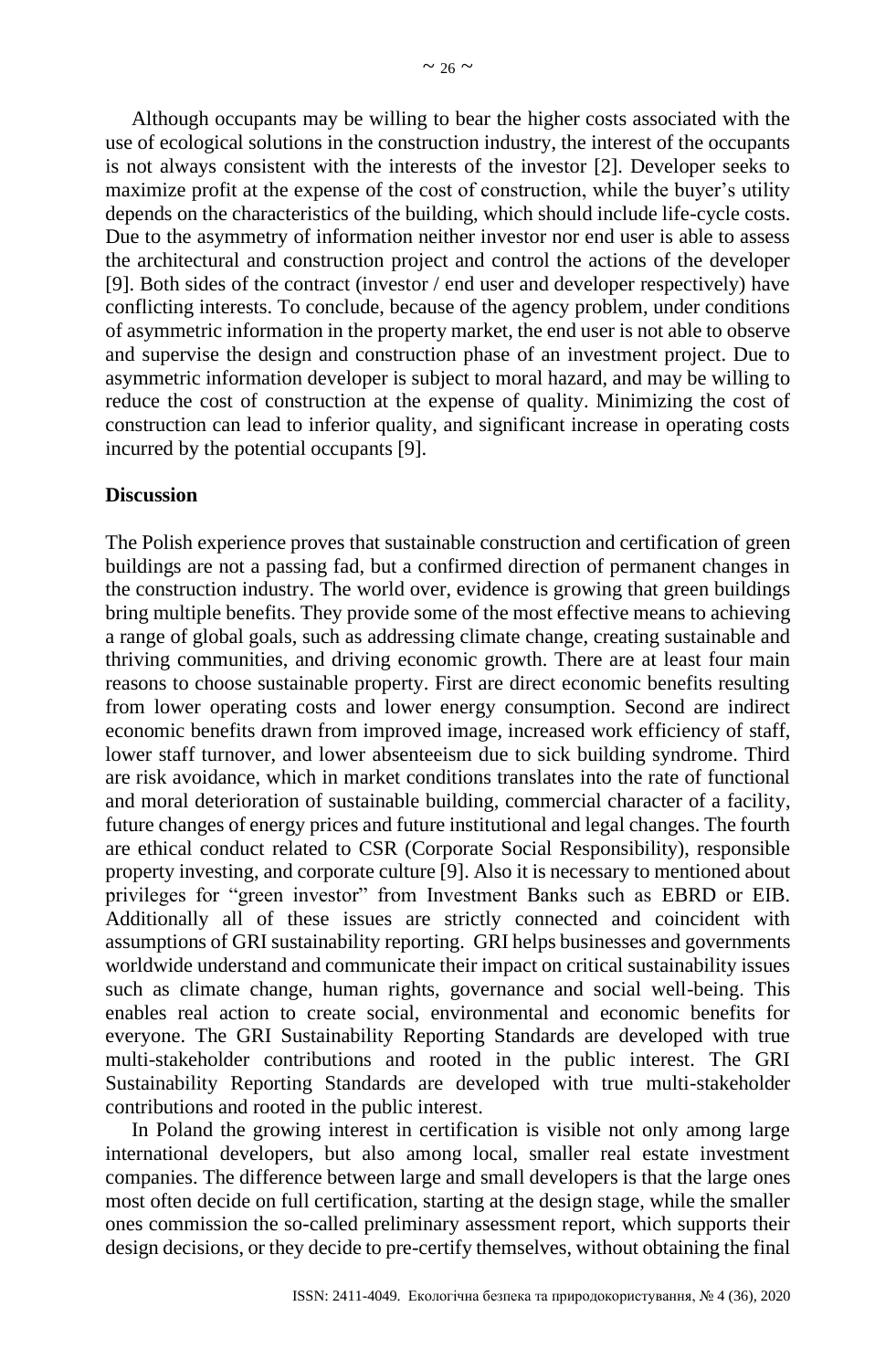certificate. In both cases, the goal is to create a healthy and user-friendly building with the least negative impact on the environment [\[15\]](#page-10-8).

The certification of warehouse facilities has developed more and more dynamically recently. Warehouses are a key element of the logistics chain, which today play an increasingly important role in the success or failure of the organization. A warehouse is a kind of an intermediary between various participants in the supply chain, thus influencing its costs and service. In addition, in recent times, many organizations have taken steps towards centralized manufacturing and warehouse facilities, seeking to rationalize and manage their supply chain processes more efficiently. Consequently, this has led to an increase in the number of larger warehouses controlling distribution to a larger, more diverse customer base, in a larger region and therefore with more complex internal logistics processes. These processes are managed and participated by people for whom the quality of the environment and the place where they work is becoming more and more important. Therefore, incorporating the principles of sustainable construction into the design of warehouse and distribution centers is a winwin. It reduces harmful effects on the environment, encourages safety and comfort of work, while gaining the respect of customers and the community. And, which is very important from a business point of view, it lowers operating costs, ultimately improving the company's financial results [\[15\]](#page-10-8).

Certified sustainable residential investment could include solutions such as elevators with energy recovery technology, LED lighting controlled by sensors or a rainwater recovery system for watering green areas. Moreover, thanks to the high insulating power of the building envelope, heating costs can be reduced. It is important to insulate the rooms with adequate sunlight, efficient ventilation and high acoustic comfort. On the other hand, during the construction phase, procedures should be implemented to protect biodiversity, raise environmental awareness of all project participants, and take measures to reduce waste production and water consumption. Such an approach will make sustainable construction a more and more common standard in the residential segment [15].

The implementing sustainable solutions in the architectural design and construction of built environment will yield positive effects throughout the building's life cycle, especially at the stage of its operation. There is a change in the approach to certifying buildings. While a few years ago thinking about a friendly building was limited to ecological buildings and materials, today it focuses on people. Planning by architects and investors of the green standard certification is becoming common, and thus the role of friendly interior acoustics is growing. And this trend will strengthen in the coming years due to the increasing noise pollution in cities. Most of the benefits will be related to their users (occupants). Rent in sustainable property could be higher according to modern preferences of tenants. The willingness-to-pay (WTP) for more sustainable living/working space and superior is expected to lead to lower maintenance costs, and lower necessity of costly refurbishment in future, and as results in lower operating expenses [\[9\]](#page-9-1). Sustainable property is higher liquidity, and shorter vacancy periods from investment perspective, and also less risk of losing tenants. Rents will increase in future, thus owner's income will grow due to competiveness and green attraction. Most authors indicate lower operating expenses and rent premiums in green buildings range from 5% [\[18\]](#page-10-3), 12% [\[8\]](#page-9-4), even up to 17% [\[24\]](#page-10-6). Employees who can choose between employers are increasingly looking at non-wage aspects. One is the approach to issues related to health and well-being, largely based on the workplace. A rapid increase in interest in this subject has taken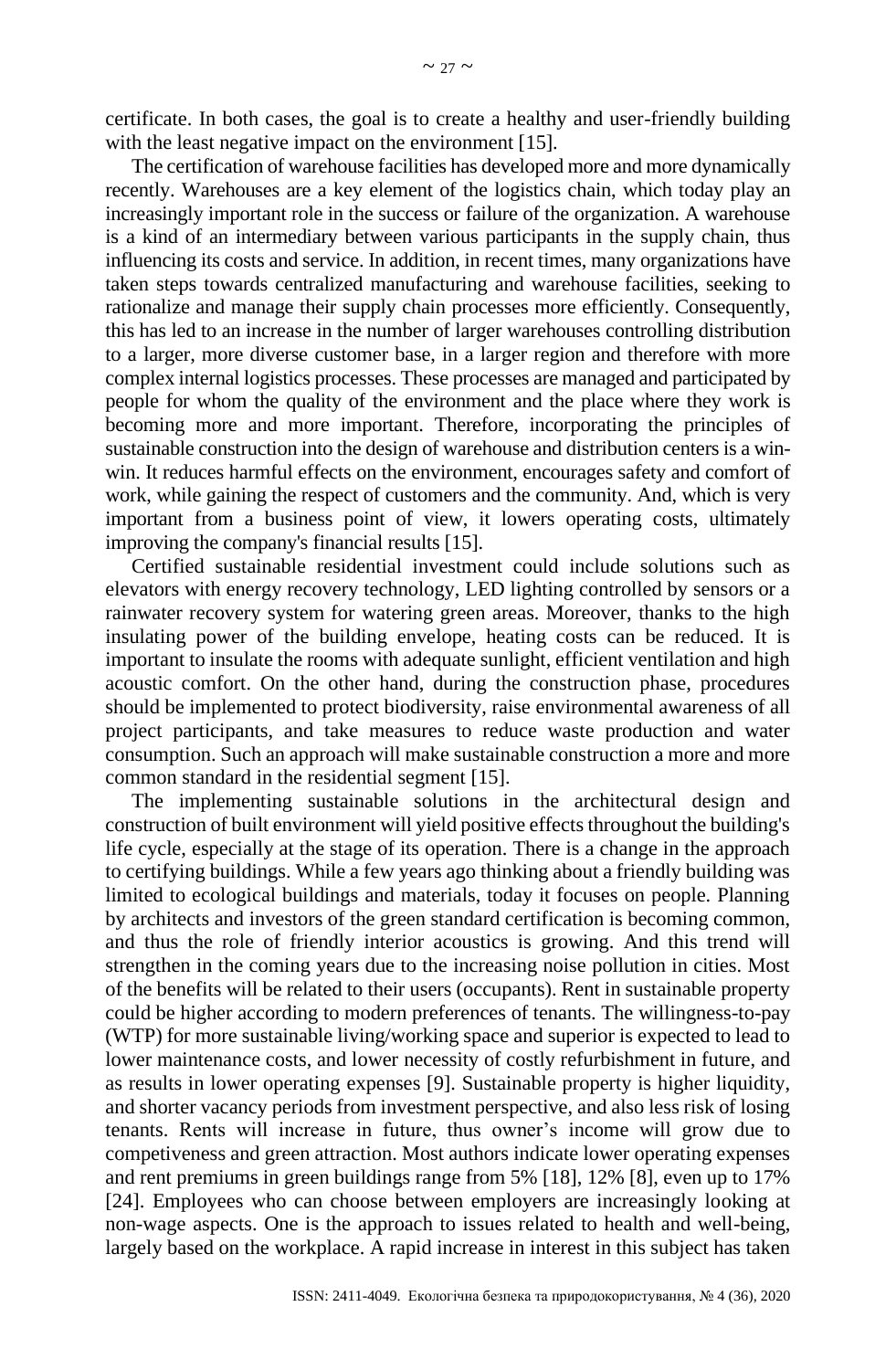place in recent years, therefore it is important for the entire office market to gradually standardize the solutions introduced, which will guarantee meeting the needs of today's employees. Green certificates of office buildings are now standard in Poland. It is often one of the basic criteria taken into account by tenants when searching for the perfect space. The growing awareness of society means that the health and wellbeing of future users should be taken into account when designing. The provision of very good indoor air quality, infrastructure for cyclists, gyms, green common spaces with the possibility of co-working, space for relaxing and eating meals, as well as building applications, has become a necessity. Developers and designers must start looking for innovative solutions to reduce the building's environmental impact. This is achieved, among others, by integrated design taking into account the entire life cycle of the building, passive design and the use of systems that optimize the demand for electricity, water and other utilities.

Artificial intelligence is set to play a major part in construction with the exponential growth in computing power and algorithm-based computer systems. Currently there are 800 built environment software apps in development in the UK, which aim to automate the development, design, and build process [\[4\]](#page-9-6). With the tech investment in the built environment, the growth of artificial intelligence, it's going to be possible to automate the optimized design and construction for any given project. They will be able to feed in planning policy, client requirements and automate the whole thing. Construction firms could lose business to IT giants and must be ready for major changes over the next three to five years. By the mid-2030s (in the next 20 years) 47% of all jobs were at a high risk of automation, including a substantial share of employment in construction occupations [\[6\]](#page-9-8). As noted Richard Steer, worldwide chairman of consultant Gleeds, these technologies will affect the industry's architects, surveyors, engineers and project managers. This doesn't mean, however, that anyone expects that engineer, surveyor or architect roles will become redundant. But the thrust of job roles could change, reducing time needed for the vital but often repetitive calculations and other tasks that were once at the heart of professionals' competencies. Despite all this, few envisage wholesale change in construction overnight. Barriers include the sector's relatively poor research and development and investment levels, the fragmented nature of the industry and question marks over the regulation and use of the data many envisage powering this digital revolution. Amazon, which is now the largest real estate developer in the world through its data centers and distribution hubs, is hoarding built environment data [\[26\]](#page-10-0).

Resource Requirements of Future Urbanization calls for a new strategy to meet the needs of 21st-century urbanization. The report Sustainable Urban Infrastructure Transitions was produced by UN Environment says that collaborative governance, at all levels, and long-range planning will be needed to transform the cities [\[11\]](#page-9-5). The importance of sustainable development principles in construction industry and property market practices are increasing across the world [\[22\]](#page-10-5). For Ukraine the key factors are emergence and development of organizations that promote sustainability in real estate, and growing environmental awareness and adoption of Corporate Social Responsibility guidelines by major building companies. We have a once-ina-lifetime opportunity to shift this expected urbanization on to a more environmentally sustainable and socially just path. Decisions made today on urbanization and land-use models, as well as on critical infrastructure, will determine whether our investments are future-proof, or whether they lock us on to an unsustainable path [\[25\]](#page-10-10).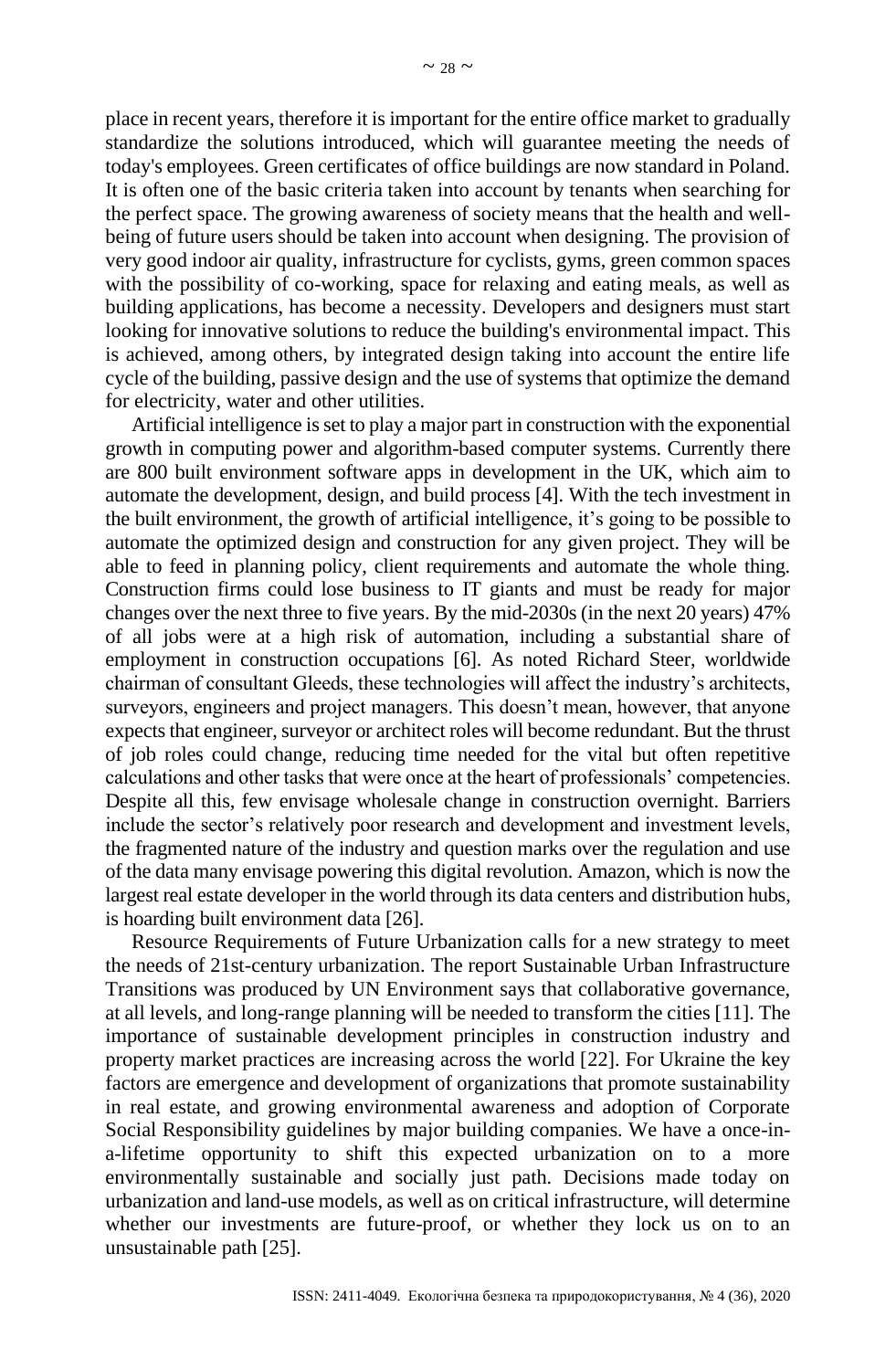## **Conclusions**

Ukraine started developing green building in 2011 and Poland begins in 2008, but despite on little chronologic distance, modern situation in construction sector of each country has dramatic differences. For today Poland is the leader of Eastern Europe green building with 845 certified objects and three new projects are registering every week, while less than 10 certificated green buildings present in all Ukraine.

BREEAM is the most popular green building certification system in Europe and share 76.8% of total green building market in Poland, but also LEED takes significant shares in education and hotel business, all HQE projects relate to housing, and DGNB appear in retail.

The unchanging industry leader in Poland is the office real estate sector with an almost 62% share and decrease of 3% compared to last year. High activity in green certification of industrial and logistic buildings was noted with increased by 64% compared to the previous year. The greatest new tendency is start to develop green certification for schools in Poland. It is could be good example for Ukraine, as well as growing green certification of industrial buildings and residential real estate.

Artificial intelligence is set to play a major part in construction and it's going to optimize for any building project, but the most these technologies will affect the industry's architects, surveyors, engineers and project managers.

Evidence is growing that green buildings bring multiple benefits and driving economic growth around the world. For Ukraine the key factors are promote sustainability in major building companies, create a favorable investment climate, and enlist government support to developing green building.

## **REFERENCES**

<span id="page-9-2"></span>1. Barrientos, J.L., Bhattacharjee, U., Martinez, T. & Duffy, J. J. (2007). Green Buildings in Massachusetts: Comparison between Actual and Predicted Energy Performance. *Proceedings of the American Solar Energy Society*.

<span id="page-9-0"></span>2. Belniak, S., Gluszak, M., & Zięba, M. (2013). The Supply of Sustainable Office Space in Poland. *World of Real Estate Journal*, 82, 12-19.

3. BREEAM Certified Assessments. Retrieved from: http://www.greenbooklive.com

<span id="page-9-6"></span>4. BREEAM. Building Research Establishment Environmental Assessment Method. Retrieved from: https://www.breeam.com

<span id="page-9-7"></span>5. DGNB Pre-certified and Certified Projects. Retrieved from: http://www.dgnbsystem.de/en/projects

<span id="page-9-8"></span>6. Digital automation, integration, and twinning services for the construction industry. Retrieved from: https://www.digitalconstructionworks.com

<span id="page-9-3"></span>7. Eichholtz, P., Kok, N., & Quigley, J. M. (2009). Doing Well by Doing Good? Green Office Buildings. *American Economic Review*, 100, 2492-2509.

<span id="page-9-4"></span>8. Fuerst, F. & McAllister, P. M. (2008). Green Noise or Green Value? Measuring the Price Effects of Environmental Certification in Commercial Buildings. *Real Estate Economics*, 39(1), 45-69.

<span id="page-9-1"></span>9. Gluszak, M. (2015). Internationalization, Competiveness and Green Building Certification in Europe (chapter 9). In: P. Stanek & K. Wach (Eds.). *Europeanization Processes from the Mesoeconomic Perspective: Industries and Policies*. Kraków: Cracow University of Economics, 173-191.

10. HQE. Haute Qualitè Environnementale. Retrieved from: http://www.behqe.com.

<span id="page-9-5"></span>11.IRP (2018). The Weight of Cities: Resource Requirements of Future Urbanization. Swilling, M., Hajer, M., Baynes, T., Bergesen, J., Labbé, F., Musango, J.K., Ramaswami, A.,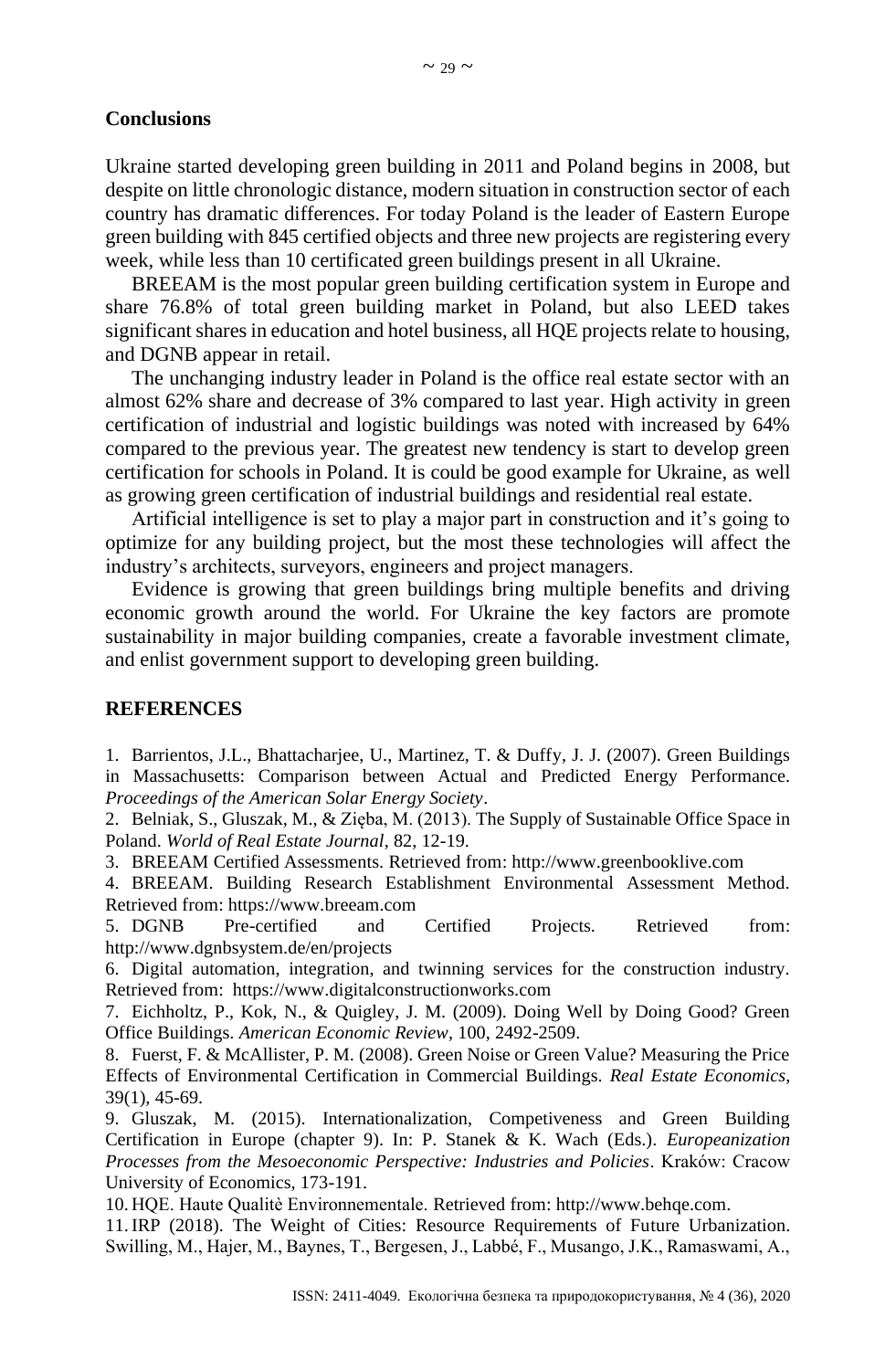Robinson, B., Salat, S., Suh, S., Currie, P., Fang, A., Hanson, A. Kruit, K., Reiner, M., Smit, S., Tabory, S. A Report by the International Resource Panel. United Nations Environment Programme, Nairobi, Kenya.

<span id="page-10-1"></span>12. Kibert, C. (2007). *Sustainable Construction. Green Building Design and Delivery*. Hoboken (NJ): J. Wiley and Sons.

13. Kryvomaz, Т., Scudu, I., Leonard, D., & Minter, D. (2019). Green building BREEAM in Ukraine. *Environmental Safety and Natural Resources*, 29(1), 5-15. doi[:http://dx.doi.org/10.32347/2411-4049.2019.1.5-15](http://dx.doi.org/10.32347/2411-4049.2019.1.5-15)

14. Kryvomaz, Т., Michaud, A., Varavin, D., & Perebynos, A. (2018). French green building rating systems. *Environmental Safety and Natural Resources*, 27(3), 40-48. doi[:http://dx.doi.org/10.32347/2411-4049.2018.3.40-48](http://dx.doi.org/10.32347/2411-4049.2018.3.40-48)

<span id="page-10-8"></span>15. Kuczera, A. (2020). Certyfikacja zielonych budynków w liczbach - Raport 2020, PLGBC, 17 pp.

<span id="page-10-7"></span>16. LEED Projects Directory. Retrieved from: http://www.usgbc.org/projects

<span id="page-10-2"></span>17. Lorenz, D. (2006). *The Application of the Sustainable Development Principles to the Theory and Practice of Property Valuation, Karlsruhe Schriften zur Bau-, Wohnungs- und Immobilienwirtschaft*. Karlsruhe, Germany.

<span id="page-10-3"></span>18. Pivo, G., & Fisher, J. D. (2010). Income, Value and Returns in Socially Responsible Office Properties. *Journal of Real Estate Research*, 32, 243-270.

<span id="page-10-4"></span>19. Plebankiewicz, E., Juszczyk M., & Kozik R. (2019). Trends, costs, and benefits of green certification of office buildings: a Polish perspective. *Sustainability*, 11, 23-59.

<span id="page-10-12"></span>20. Polish certified green buildings in numbers – 2019 analysis. Retrieved from: [https://plgbc.org.pl/polish-certified-green-buildings-in-numbers-2019-analysis-eng](https://plgbc.org.pl/polish-certified-green-buildings-in-numbers-2019-analysis-eng/)

<span id="page-10-9"></span>21. Polish Green Building Council (PLGBC). Retrieved from: https://plgbc.org.pl

<span id="page-10-5"></span>22. Urbaniec, M., & Gerstlberger, W. (2011). Innovation in environment-oriented networks Influence factors from case study and survey research. Management of Environmental Quality: An International Journal, 22(6), 686-704.

<span id="page-10-11"></span>23. WELL Building Standard. Retrieved from: www.wellcertified.com

<span id="page-10-6"></span>24. Wiley, J., Benefield, J., & Johnson, K. (2010). Green Design and the market for commercial office space. *Journal of Real Estate Finance and Economics*, 41, 228-243.

<span id="page-10-10"></span>25. World Business Council For Sustainable Development (WBCSD). Retrieved from: https://www.wbcsd.org

<span id="page-10-0"></span>26. World Green Building Trends 2018 SmartMarket Report. Retrieved from: https://www.worldgbc.org/news-media/world-green-building-trends-2018-smartmarketreport-publication

*The article was received 17.04.2020 and was accepted after revision 24.07.2020*

### **Т.І. Кривомаз, Ю. Хмелевська, Т.Ю. Канащук ПЕРСПЕКТИВИ РОЗВИТКУ ЗЕЛЕНОГО БУДІВНИЦТВА В УКРАЇНІ НА ПРИКЛАДІ ПОЛЬЩІ**

**Анотація.** В дослідженні проаналізовано тенденції в секторі зеленого будівництва в Україні та Польщі. В Україні розвиток зеленого будівництва розпочався у 2011 р., а у Польщі – в 2008 р., але, незважаючи на невелику хронологічну різницю, сучасна ситуація в будівельному секторі цих країн кардинально відрізняється. На сьогоднішній день Польща є лідером зеленого будівництва у Східній Європі з 845 сертифікованими об'єктами, до того ж щотижня реєструється по чотири нових проекти, тоді як у всій Україні менше 10 сертифікованих зелених будівель. BREEAM є найпопулярнішою системою сертифікації зелених будівель у Європі та займає 76,8% всього ринку зеленого будівництва у Польщі, але також LEED займає значну долю в освітніх будівлях та готельному бізнесі, всі проекти HQE стосуються житла, а DGNB проявляється у роздрібній торгівлі. Найбільш перспективною стійкою тенденцією у Польщі є збільшення кількості проектів зеленого будівництва в освітньому, логістичному та промисловому секторах. Це може бути гарним прикладом для